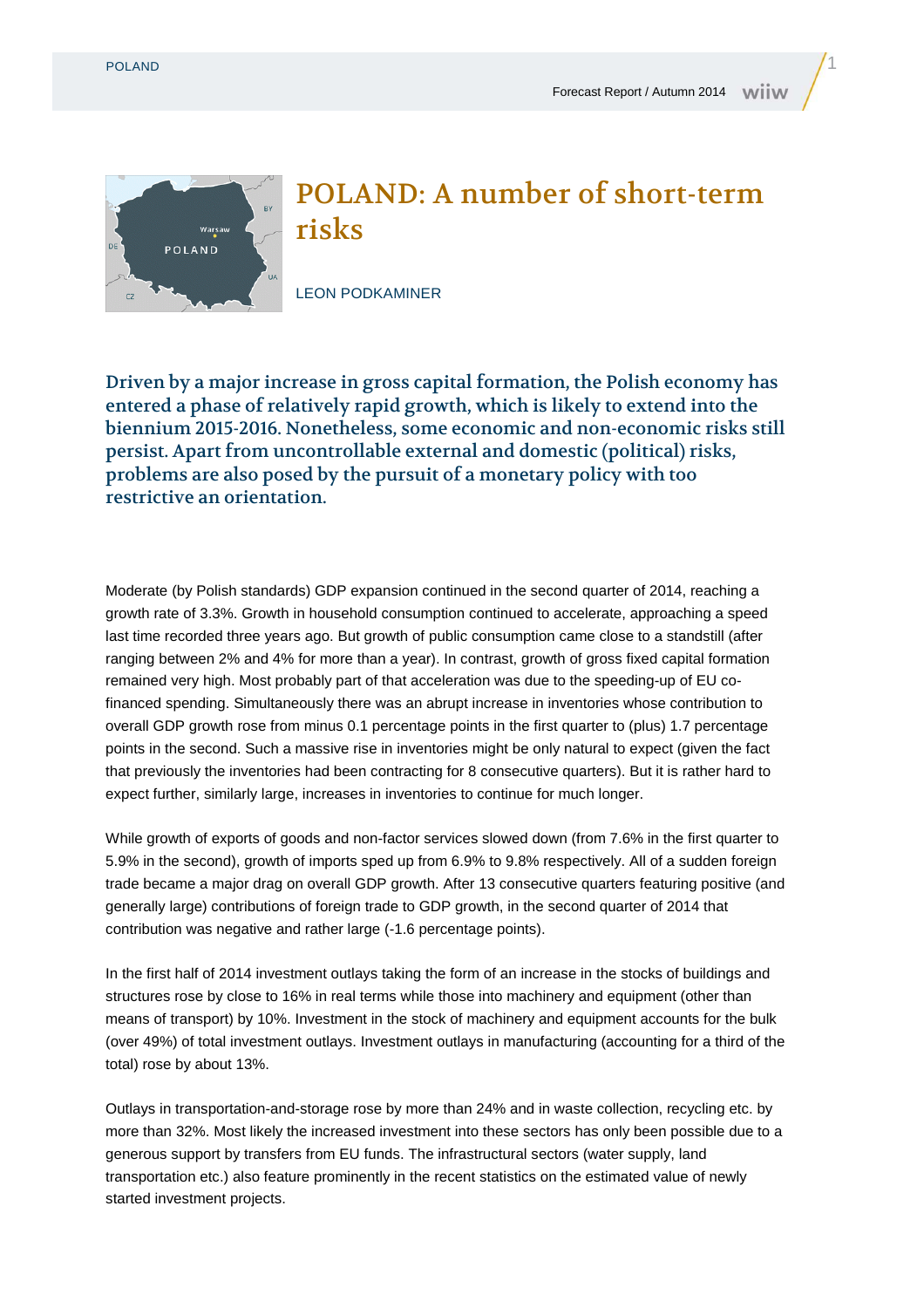The investment acceleration has added strength to the growth of output of manufacturing, with the output of investment goods rising by 8.7% in the first seven months of 2014. Output of manufactured intermediate inputs increased by 7.4% while the sales of consumer durables rose by 4.5% and of consumer non-durables by 2.4%. In real terms, sales of output of the construction sector increased by over 7% in the first half of 2014. Sales of civil engineering and of specialised construction activities rose by over 13% while the sales of activities related to the construction of residential buildings contracted by close to 2%.

The growth acceleration observed in the first half of 2014 has been combined with a deflationary tendency. With the unemployment rate persisting at over 10% and labour productivity growth still outpacing the rates of growth of wage rates by a large margin, producer prices have been following a deflationary path. Consumer price inflation has been very close to zero and still falling, across a wide spectrum of goods and services. In August the CPI turned negative. This (long unanticipated) development has had some positive aspects. With nominal wage rates following their 'natural' upward trends the unplanned disinflation has been a source of additional gains in the purchasing power of wage incomes. That has certainly helped – even if temporarily – to support the growth in household demand.

The inflation target of the National Bank of Poland (CPI of 2.5% with 1 percentage point tolerance band) has been missed by a wide margin. To some extent this has been the outcome of the monetary policy which continues – for hardly understandable reasons – a fairly restrictive course. The NBP policy interest rate of 2.5% has been maintained for a year and a half now.<sup>1</sup> That may have affected the levels (much higher of course) of interest rates charged by banks on their loans to the non-financial corporate sector and to households. While the high real interest rates on loans have not precluded the rise in capital formation (still financed primarily out of own resources, not by loans), high interest rates are unwelcome for another reason. They may have had something to do with the continuing strength of the Polish currency. For a long time this has not be harming the performance of foreign trade. But the recent foreign trade developments seem to indicate that the currency overvaluation may be hard to square with an acceleration of growth of domestic demand. The risk to foreign trade – and to the economy at large – following too strong a currency may finally induce those in charge of Poland's monetary policy to move the interest rates closer to those prevailing internationally. Before that change materialises, the Polish monetary policy course exposes the economy to serious risks.

The trade performance in the second quarter, which seems to be the first consequence of the currency overvaluation (and indirectly of too high interest rates), is unlikely to improve in the coming months. If anything, because of the importance of Russia and Ukraine to Poland's exporters, trade may continue to be a drag on growth.<sup>2</sup> Also, while there are some grounds for optimism concerning gross fixed investment it is less clear what is going to happen with respect to the inventories. All in all, growth may slow down in the second half of 2014. This opinion seems to be supported by the most recent statistics

<sup>1</sup> On 9 October 2014 the policy rate was lowered to 2%.

<sup>2</sup> According to the customs statistics, the share of Eastern Europe (consisting of Russia, Ukraine, Belarus and Moldova) in Poland's merchandise exports fell to 7.5% in the first seven months of 2014 (from 9.1% in the same period of 2013). For merchandise imports the respective rates are 12.9% and 13.7%. So far the declines in trade with Eastern Europe have not had perceptible effects on foreign trade's contributions to GDP growth. But Russia is an important importer of Polish foodstuffs (e.g. dairy products, fruit and vegetables). Russian countersanctions, targeting foodstuffs, could be hurting the agro-food sector – which is why the sector has been promised some extra support by the European Commission. Also, Russia is an important supplier of energy carriers. Russian supplies cover about 96% of Poland's demand for crude oil and about 70% of natural gas.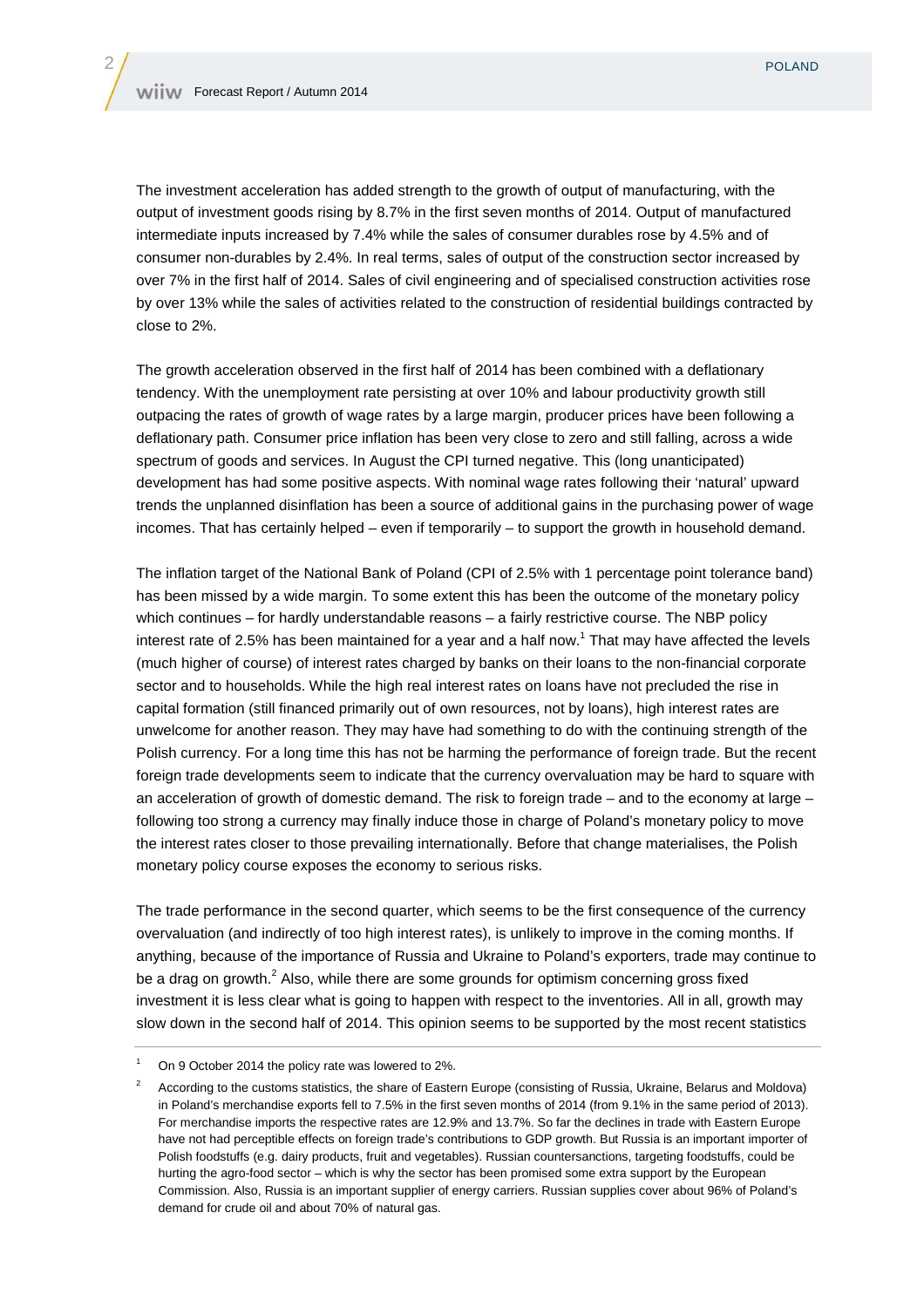(for August 2014) showing declines (even if still quite slight) in the volumes of sales of output of the industrial and construction sectors.

Barring extraordinary – and hardly predictable – changes in the external and internal<sup>3</sup> circumstances, Poland's development in 2015-2016 can be expected to be driven, as in 2014, by expanding domestic demand. The investment push which is an essential aspect of this development has been triggered by both external and internal (largely cyclical) economic impulses. These positive impulses were much weaker during the less dynamic years 2012-2013.

Upon his nomination to the post of the next President of the European Council, Prime Minister Tusk designated his successor: Eva Kopacz, until now the Chairperson of the Parliament's lower chamber. Her main merit seems to have been the unconditional loyalty to Mr Tusk. Otherwise, she is widely judged to be rather impulsive. As a Health Minister (2007-2011) she presided over the reform of the public health system. Arguably, that reform is the major failure of Mr Tusk's governments, still awaiting a radical overhaul.

<sup>3</sup> The outcomes of the next parliamentary elections (autumn 2015) are also hardly predictable now. If the elections are decisively won by the Law and Justice party (of former PM Kaczynski), the course of policy (including on economic matters) may change radically. The direction of that change could not be predicted with any certainty.